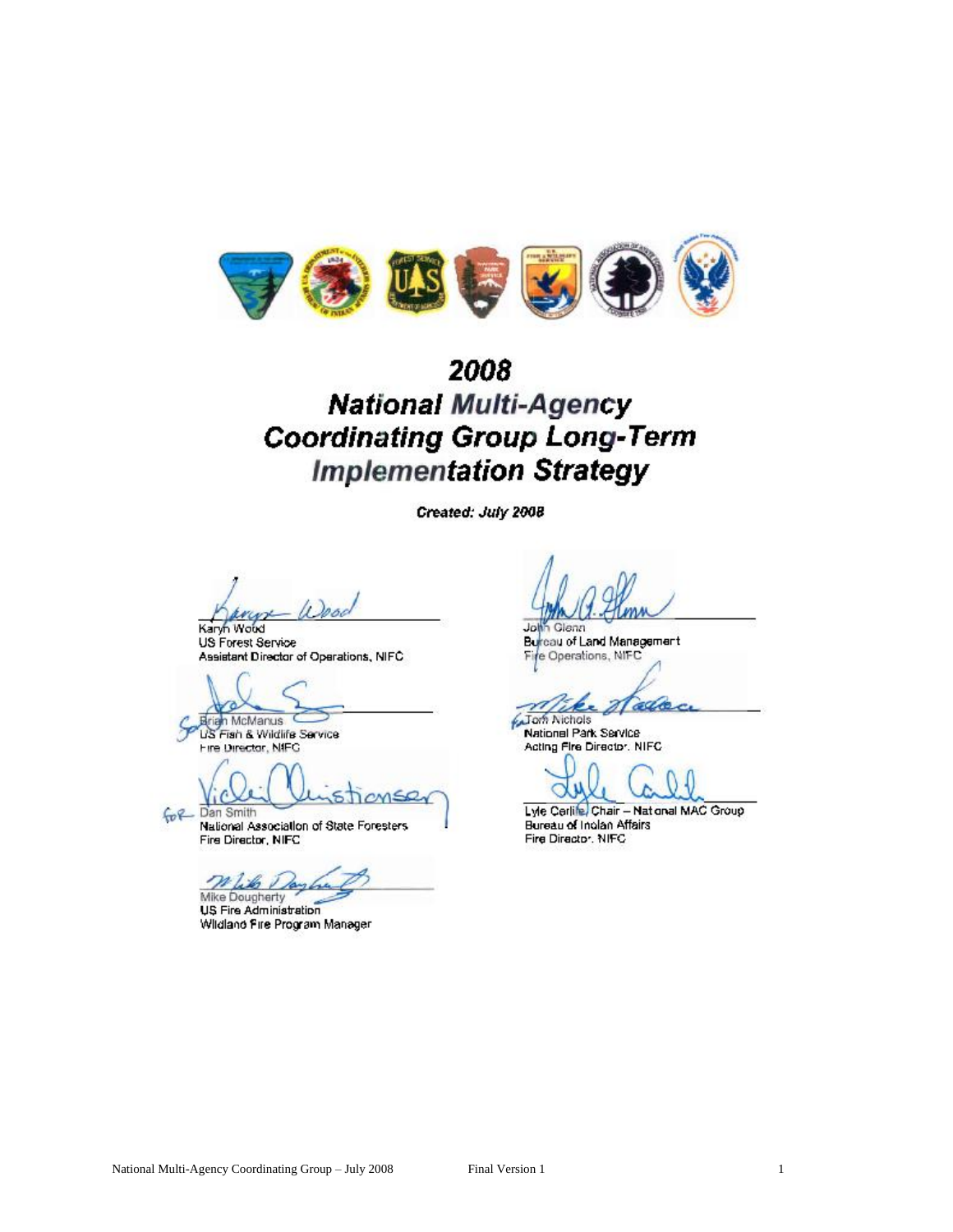## **TABLE OF CONTENTS**

*The National Multi-Agency Coordinating Group Long Term Implementation Strategy was created in July 2008 and tiers off the NMAC Preparedness Strategy for 2008. The strategy is situationally driven and will be updated as the season progresses to reflect the current situation, and as warranted by wildland fire activity and events tied to the National Response Framework. Strategy updates will be numbered and dated as they are added to this document.* 

## **INTRODUCTION**

In the wake of unprecedented fire activity in California and extended fire activity throughout the South, the National Multi-Agency Coordinating (NMAC) Group is searching for ways to address short-term and long-term future challenges in wildland fire management; specifically the increasing competition for resources and escalating internal and external political pressures.

Despite the best efforts of NMAC, large fires continue to drain the finite pool of national resources. Uncharacteristically severe wildfire seasons have rigorously tested organizational capacity, lending more credence and importance to the role of a National Multi-Agency Coordinating Group. This strategy will assist in facing the challenges that lie ahead over the next 90 days, and will provide information and considerations to help NMAC effectively address and evaluate current and future conditions and provide considerations to sustain adequate staffing levels and response capability.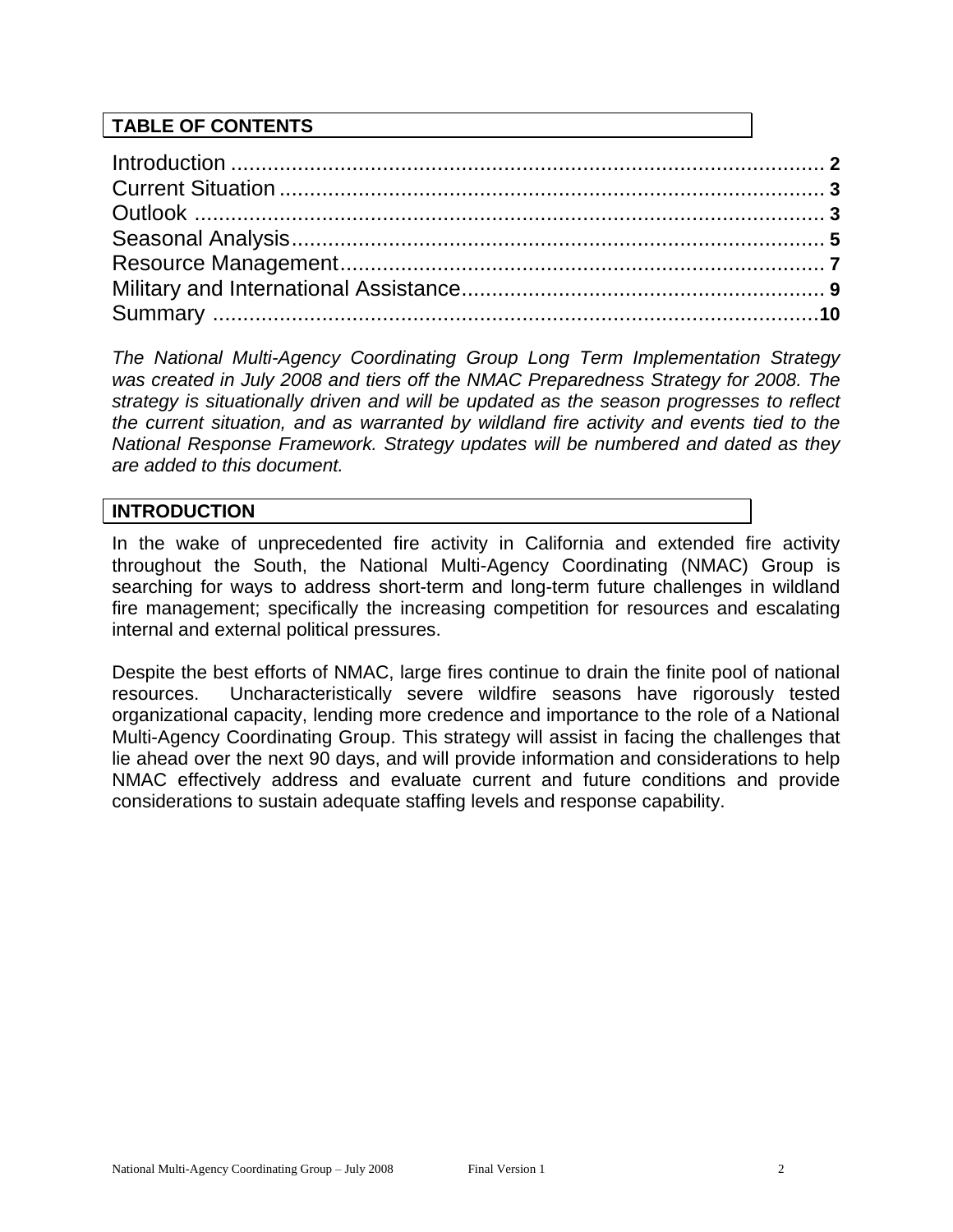## **CURRENT SITUATION**

Fire activity has been high in Northern California, Southern California, Southern Area and the Southwest. Currently, the greatest number of uncontained fires is in Northern California, and it is reasonable to assume the average containment times and resource demands for those fires may be longer than normal due to extremely dry fuels and prolonged drought.

Once other geographic areas become more active later this summer, resource demands and competition will increase. Strategically allocating sufficient initial attack resources in the Northern Rockies, Northwest and Eastern Great Basin to handle any new fire starts should be a high priority to avoid large fire emergence in these areas since their containment times are known to be longer than in some other geographic areas.



*Figure 1: CA FSPro - for a larger view, see Appendix A*

## **OUTLOOK**

#### Late July, Early August

Northern and Southern California and the Pacific Northwest will have the need for the majority of national resources. While current large fires in Southern California should be contained by the end of July, higher- than- normal potential due to dry fuels and periods of dry weather conditions is expected in the Sierra Foothills which could potentially

support large fire activity. Some large fires from the late June lightning events in Northern California will remain uncontained. The need for national resources in these two geographic areas should not diminish as prolonged hot and dry conditions add to already record-setting Energy Release Component (ERC) values. High potential for periods of dry thunderstorms remains in Northern California and portions of Southern California through the period with continued drying

| Historic Federal Agency Fire Occurrence July 21 - July 31 |  |  |  |  |  |  |  |
|-----------------------------------------------------------|--|--|--|--|--|--|--|
| (from 2000 – 2006)                                        |  |  |  |  |  |  |  |
| Average Number and Acres burned by Geographic Area        |  |  |  |  |  |  |  |

| Geo<br>Area                | Average<br># of Fires | Average<br># of Lg Fires<br>$($ > 1000 acres) | Average<br><b>Acres</b><br><b>Burned</b> | <b>Most</b><br><b>Acres/Year</b><br><b>Burned</b> | Least<br><b>Acres/Year</b><br><b>Burned</b> |
|----------------------------|-----------------------|-----------------------------------------------|------------------------------------------|---------------------------------------------------|---------------------------------------------|
| <b>EGB</b>                 | 246                   | 9                                             | 56,696                                   | 480,715                                           | 15,160                                      |
| <b>NR</b>                  | 194                   | 8                                             | 114,016                                  | 548,163                                           | 939                                         |
| <b>WGB</b>                 | 113                   | 6                                             | 71,213                                   | 354,557                                           | 531                                         |
| <b>NW</b>                  | 216                   | $\overline{7}$                                | 71,333                                   | 290,635                                           | 13,389                                      |
| S. CA                      | 114                   | 5                                             | 81,704                                   | 275,912                                           | 3,188                                       |
| N.CA                       | 145                   | 3                                             | 26,504                                   | 136,782                                           | 58                                          |
| <b>RM</b>                  | 285                   | 4                                             | 27,035                                   | 54,601                                            | 6,764                                       |
| <b>AVG</b><br><b>Total</b> | 1313                  | 42                                            | 448,501                                  | 2,141,355                                         | 40,029                                      |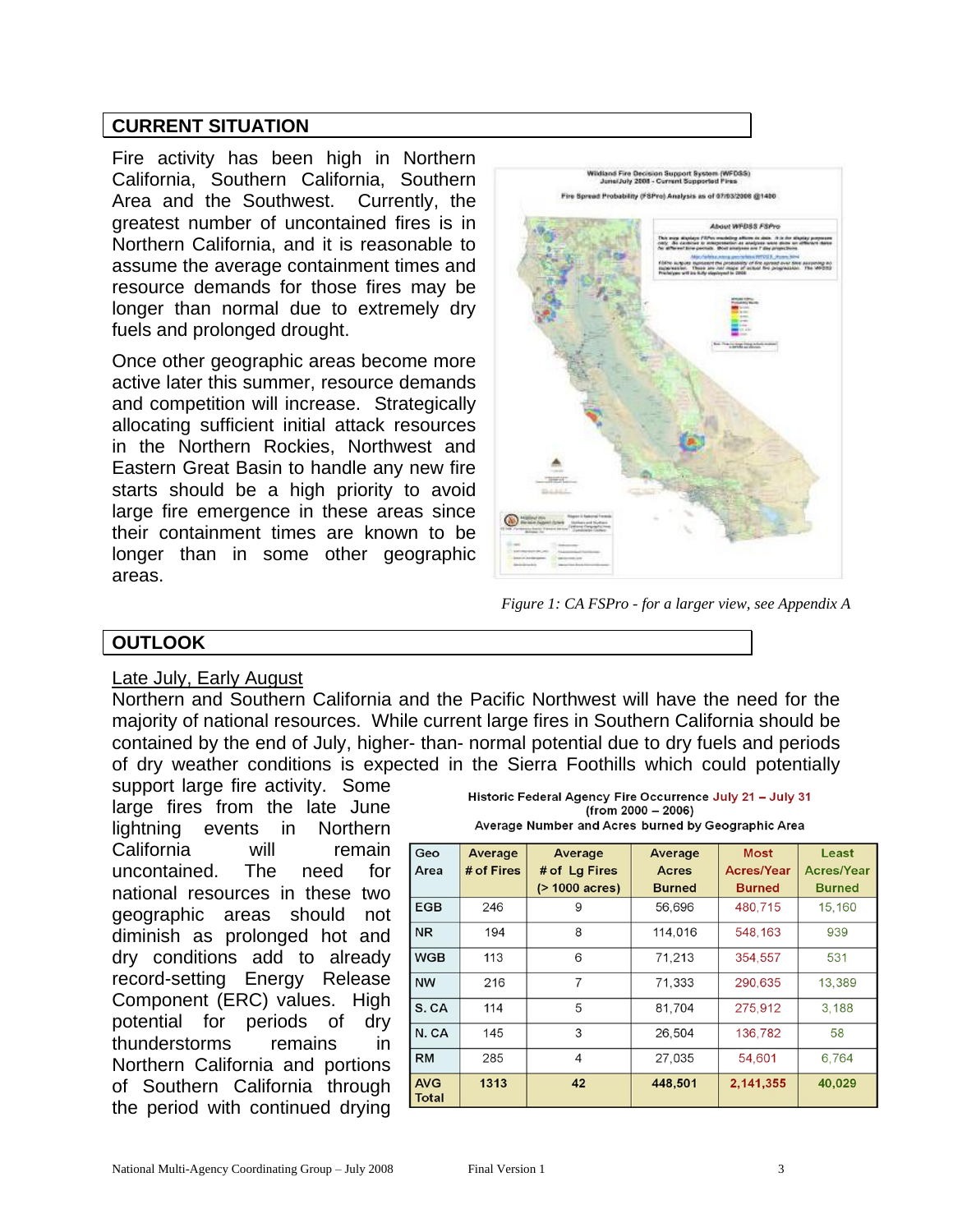of fuels at higher elevations increasing the potential for new large uncontained fires. With large uncontained fires remaining in parts of California, the California Multi-Agency

Coordinating Group (CALMAC) needs to develop a long term strategy to handle ongoing large fires with fewer resources.

Abundant grass fuels and belowaverage rainfall may increase the fire potential in Wyoming and South Dakota during this period. Cured fuels across the Southern Plains and Hill Country of Texas and some of eastern New Mexico could also lead to above average fire potential in these areas.

In addition to resource demand for wildfires, there could be a significant



demand for resources as a result of a predicted normal to above-normal hurricane season (*see figure 2)*. The current projection is for 12-16 named storms with six (6) to nine (9) hurricanes and two (2) to five (5) major hurricanes. The highest activity is expected in August.



*Figure 2: NOAA's Hurricane Outlook*

Standard procedure is to evaluate what resources (teams, cache vans, and radios) are available for use by the Department of Homeland Security in the event that an allhazard event occurs. This varies depending on wildfire activity, but can potentially impact availability of resources.

Competition for IMTs, T1 crews and aircraft should be high in Northern and Southern California. Texas and Eastern New Mexico will mostly compete for aircraft with some needs for IMTs and only minor support with out-of-area crews expected.

## Late August, Early September

High fire potential in Northern California and portions of Southern California will persist into the period. While some potential in the desert areas of Southern California will diminish during August through October, fire activity and demand for resources will remain high due to prolonged hot and dry weather and drying of fuels at higher elevations. Typically, the fire season in the Northern Rockies and the Northern half of the Eastern Great Basin should begin to impact national resources at this time. Most of the activity this year is expected east of the Cascades and in mid to lower elevations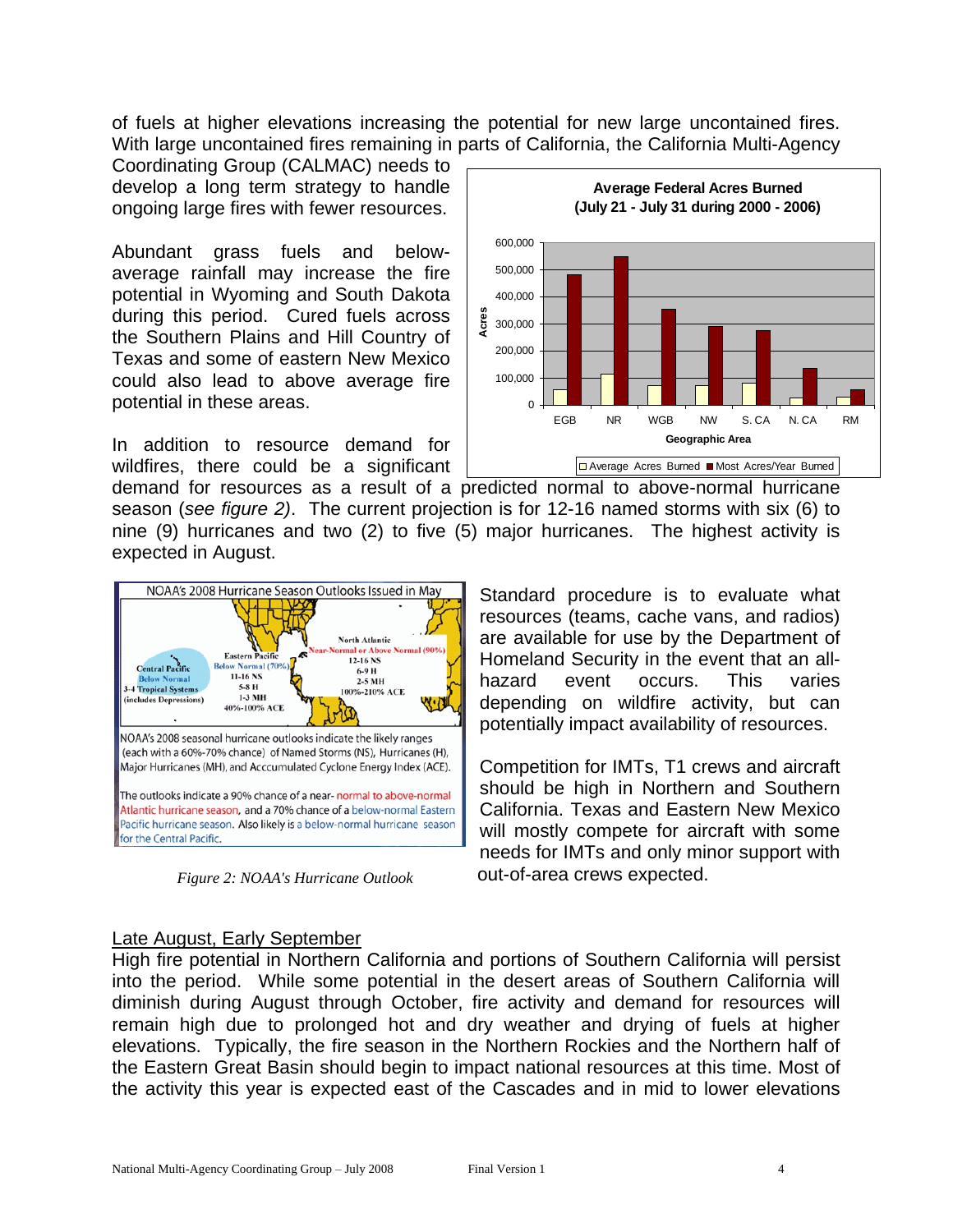elsewhere. Large fires can be expected and could place nominal demands on national resources for this time of the year. Western Texas and Eastern New Mexico will continue to be hot and dry and have significant potential for fire activity.

Demand for national resources should follow the same general pattern as in July and August. Increased potential for fire activity, fatigue from a prolonged season in Northern California, portions of Southern California, and Texas combined with an active hurricane season could put more strain on already scarce resources.

### Late September, October

Fire potential remains high in Northern California with the possibility of increased activity in portions of Southern California due to persistent drought and seasonal Santa Ana wind events. Potential resource relief could come from an early end to fire season in the Northwest due to higher humidity, stable atmospheric conditions, and lower threat of lightning, however this should not be counted on. Activity in the Northern Rockies should increase with warm and abnormally dry conditions increasing the potential for large grass fires in eastern portions of the area. These fires normally do not place large demands on national resources. Extended drought in portions of the Southern Area could result in an active late summer-early fall fire season.



*Figure 3: CA Fire Season Outlook*

Resource allocation decisions made earlier in the

season could have significant impacts on capability during this period. The effectiveness of utilization and conservation of resources throughout a prolonged active fire season could significantly affect resource fatigue and availability. Resource shortages are compounded by the normal decrease in availability during this period. An active hurricane season could also place large demands on national resources at this time.

## **SEASONAL ANALYSIS**

The number of days it takes to contain a fire varies primarily by fire size and fuel type. An analysis to determine the average days to containment by geographic area (*see Figure 4*) was completed to better understand the impacts of large fire occurrence on resource demands.

The graph illustrates that for fires greater than 100 acres, there is a considerable difference in average containment times between the western geographic areas. Large fires that occur in the Northern Rockies can take over 50 days on average to contain as compared to the Eastern Great Basin, Northwest or Northern California where large fires generally take 25-28 days to contain. Western Great Basin, Southern California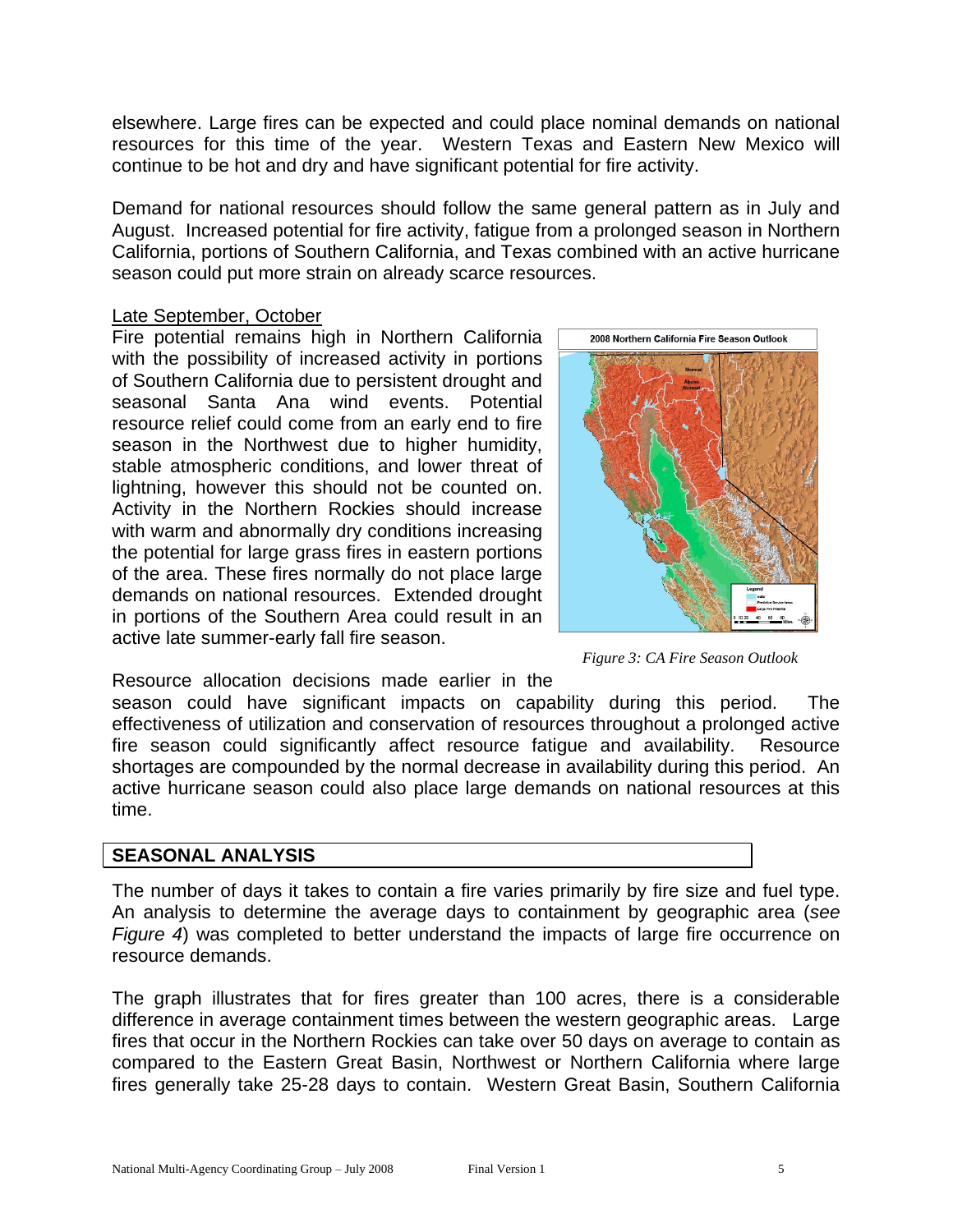and the Rocky Mountain Areas generally have the shortest large fire containment times, due to the predominance of grass and brush fuels in those areas.

Currently, the greatest number of uncontained fires is in Northern California, and it is reasonable to assume the average containment times and resource demands this year

for those fires may be longer and greater than normal due to extremely dry fuels. Once other geographic areas become more active later this summer, resource demands and competition will increase. Strategically allocating sufficient initial attack resources in the Northern Rockies, Northwest and Eastern Great Basin to handle any new fire starts should be a high priority to avoid large fire emergence in these areas since their containment times are known to be longer than in some other geographic areas.

*The 2008 Predictive Service Potential map* (figure 5), combined with fire regime condition class



*Figure 4: Fire Size Class vs. Days to Containment*

imaging from *Land Fire* data for California, shows the extent of the area forecast to have above normal fire potential in California, condition class 2&3.



*Figure 5: CA Potential vs. Condition Class*

As the season progresses, these abnormal fuel loads will increase the possibility for higher intensity and longer duration fires; likely for the remainder of the summer and fall. The most severe areas indicated by the data, will remain in northern and central California.

Close monitoring of the situation, and determination of fire growth potential will be imperative to ensure that long-term fires don't become a resource sink throughout the year.

The table below shows an overview of the historic likelihood that fires will continue to be a problem in various geographic areas by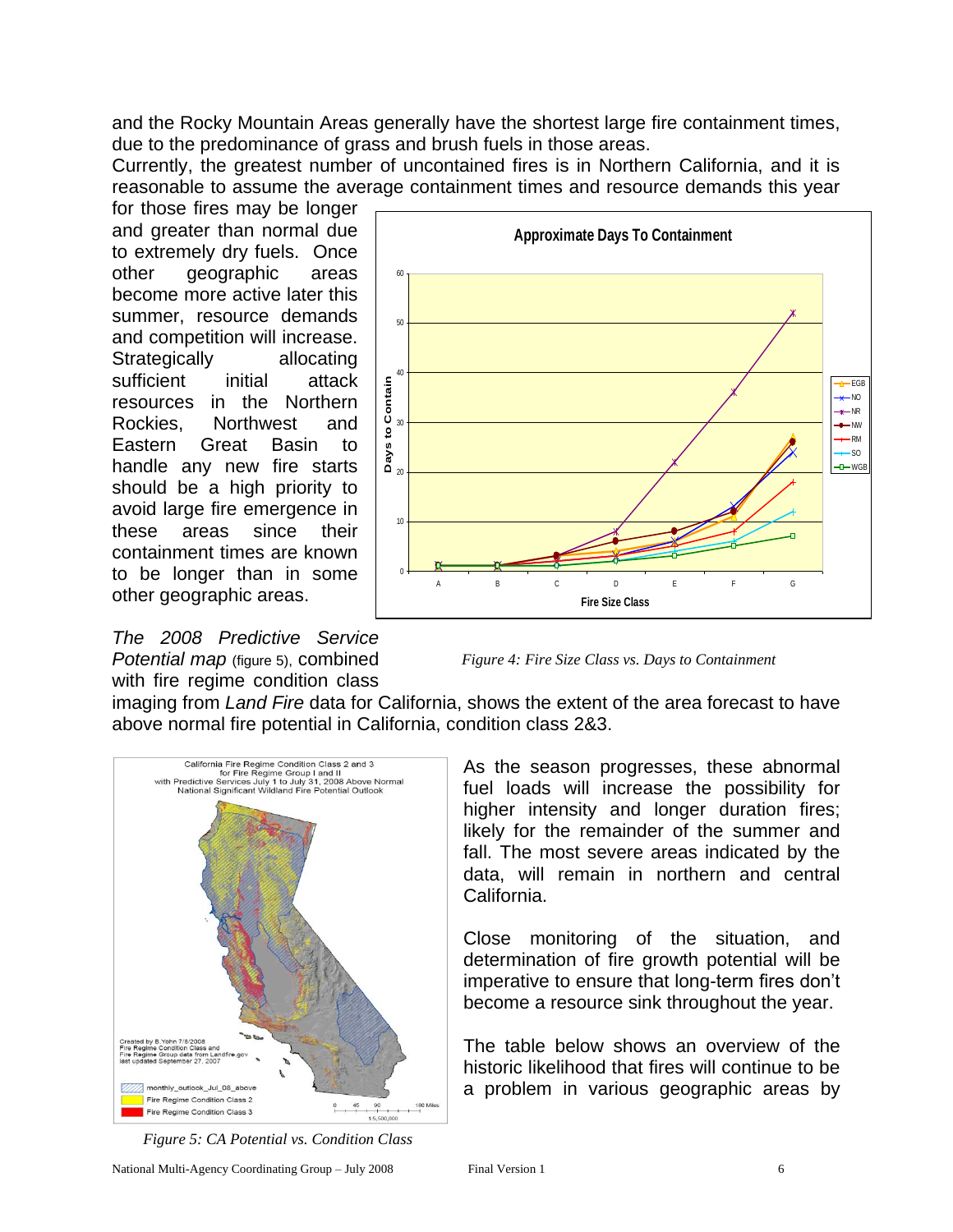certain dates. Red highlighted cells are those having a >70% chance; cells highlighted in orange have between 36%-69% chance; white cells have 15%-35% and green cells have less than 15% chance of environ- mental conditions remaining sufficiently dry to support large fire growth.

| Area                                           | Sept.      | Sept.<br>15 | October | <b>October</b><br>15 |
|------------------------------------------------|------------|-------------|---------|----------------------|
| <b>Northern California</b>                     | 96%        | 89%         | 71%     | 46%                  |
| <b>Southern California</b>                     | 92%        | 82%         | 64%     | 42%                  |
| <b>Pacific Northwest</b>                       | 90%        | 73%         | 36%     | 07%                  |
| <b>Rocky Mountains</b><br>(WY, SD, &W.CO only) | 75%        | 54%         | 29%     | 09%                  |
| <b>Great Basin</b><br>(1D & N. NV only)        | 74%        | 50%         | 24%     | 11%                  |
| <b>Northern Rockies</b>                        | <b>73%</b> | 54%         | 29%     | 12%                  |

#### Average Geographic Area Likelihood **For Fire Season to Continue** (based on 1990-2007 data)

## **RESOURCE MANAGEMENT**

Effective utilization of resources will be critical to meet needs for the rest of the 2008 season. While the majority of the current activity is located in portions of three geographical areas and not as widespread as in recent fire seasons, the anticipated length of time to containment and the volume of resource needs is expected to stress firefighting capability to critical levels. Decisions on resource utilization should be made with full utilization of predictive services tools such as Wildland Fire Decision Support System (WFDSS) to evaluate potential values at risk and predict the chance of success. Centralized management and control of some or all critical resources should be implemented.

L

The following considerations should guide decisions and actions on the allocation and utilization of national resources:

- Firefighter and public safety will not be compromised.
- Expect fire support at PL5 levels to continue through the rest of the summer. Therefore competition for all resources will continue to be very high. The 5 federal wildland fire agencies, National Association of State Foresters (NASF), and U.S. Fire Administration (USFA) have all sent letters from top management to the field, asking line officers to ensure their employees support fire operations to the extent of their training and qualifications. This need is expected to last the duration of the fire season.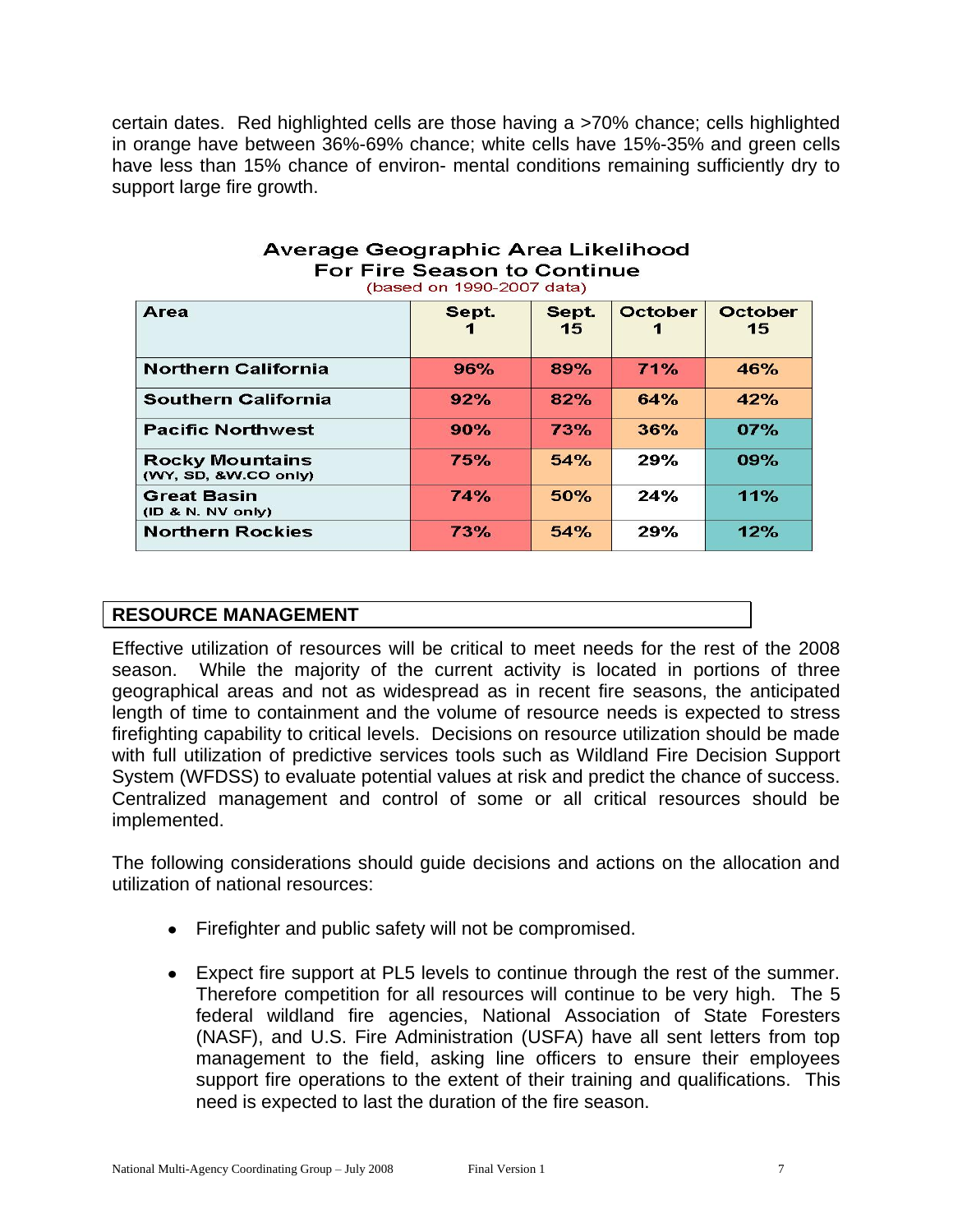- Units with fires need to be strategic and develop plans to manage their fires based on protection of life and property, natural resources, scarcity of resources nationwide and plan strategy and tactics that utilize the full spectrum of tactical options where possible. Decisions must reflect the goal of using available firefighting resources to manage the fire situation for the most effective, most efficient and safest means available over the long duration. Areas with multiple fires must consider the development of strategies that optimize success over time.
- Along with protection of life and property, initial attack (IA) remains our top priority and units need to utilize drawdown plans developed commensurate with meeting their needs for IA.
- When Geographic areas experience multiple incidents, command structures  $\bullet$ should be developed to provide a strategic management framework to analyze priorities and allocate critical resources between several incidents. This is especially important for aviation resources and Type 1 Interagency Hotshot Crew (IHCs). Plans should include daily priorities for tactics and the commensurate resources needed to implement the key priority actions. Active monitoring for success and adjusting resources as indicated is required.
- GACC support groups should be considered to enhance aviation desks or support units. It is considerably more cost effective to add staff to support aviation to insure effective and efficient operations, than to under-utilize expensive and available aircraft.
- Geographic areas need to be prepared through contingency planning to provide resources for national priorities occurring elsewhere. It is imperative that MAC groups, area commands, and incident management teams develop and maintain plans to ensure that resource extraction is carried out in a thoughtful manner to minimize disruption of ongoing operations.
- Maximize opportunities to organize resources in a grouping or module concept with the goal of mission accomplishment on multiple fires, rather than single resource, long-duration assignments on a single fire. An example would be to mobilize groupings of T1 crews used in an Area Command or Theater setting to accomplish the needs of many fires during a two week assignment, rather than sending one crew that struggles to meet the objectives of one fire over the same period.
- Effective fatigue management will increase our opportunity for success. As such, rest and rotation plans need to be developed and implemented bearing in mind the next 90 days. Employees should prepare for multiple fire assignments throughout the remainder of the western fire season.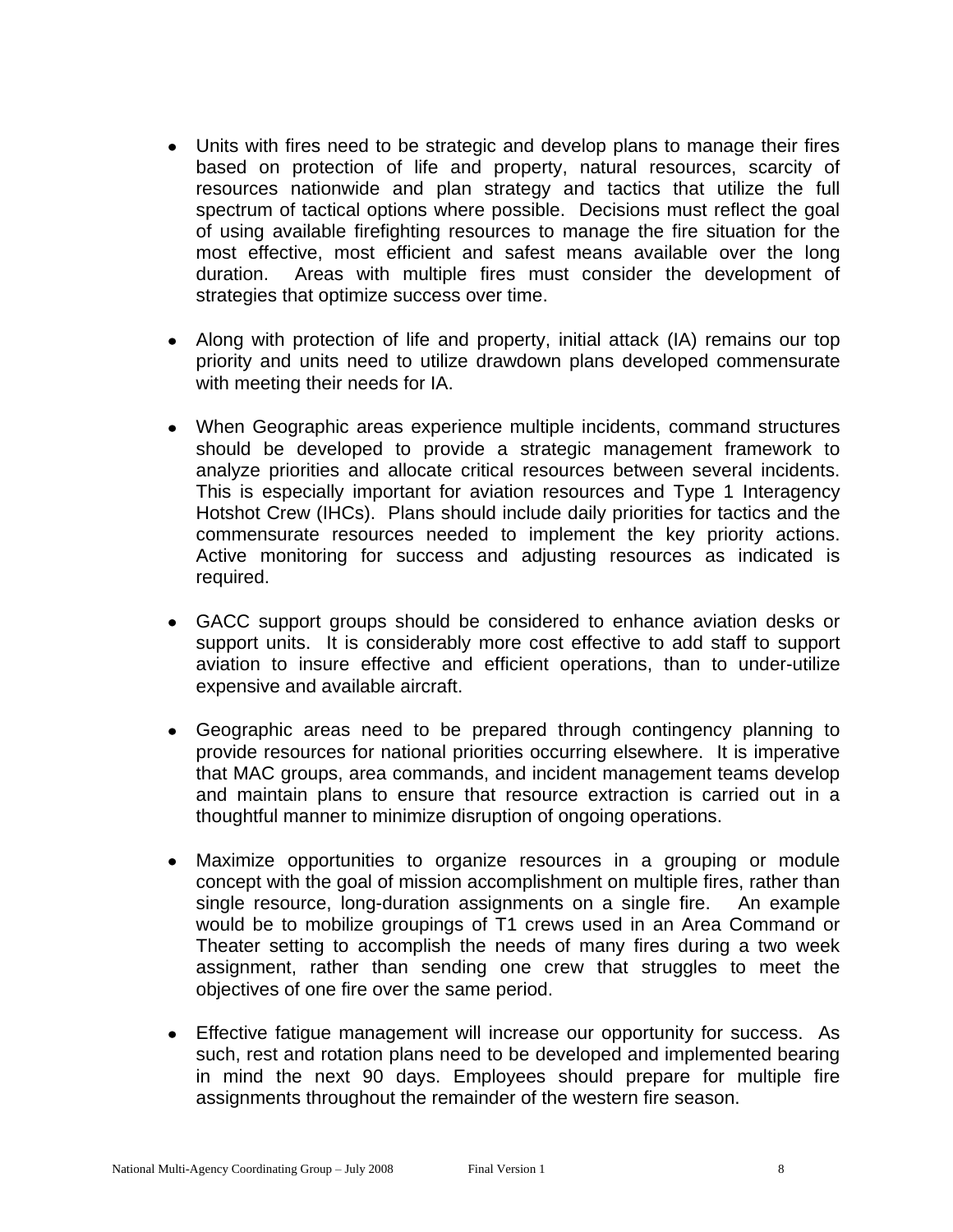- Incident management teams should prepare to rotate through assignments at longer intervals than the routine 14 day assignment.
- Incident management teams should prepare to deploy in configurations that meet the needs of the situation at hand which may be nonstandard. Flexibility is required.
- Incident management teams should prepare to manage multiple fires over extensive land bases.
- Area command teams should prepare to manage multiple fires over extensive land bases and prepare to build organizations commensurate with the task assigned.
- State and Federal agencies should continue to reach out to local cooperators for resource needs. Agencies should work closely with district, zone, and local dispatch centers to identify resources available and facilitate mobilization.
- Prevention messages should be developed in a coordinated effort with partners on fire restrictions and closures.

## **MILITARY & INTERNATIONAL ASSISTANCE**

During critical periods of fire activity, considerations in balancing federal, state and local wildland fire resources and supplementing those resources with the activation of military assets and international resources should be done strategically.

The existing assessment criteria should be used in addition to some decision support factors to help strategically determine the appropriate time(s) to execute an order.

- Use military and international assistance to relieve firefighting forces not as additional forces. The activation of these resources takes an extended period of time, so monitoring the time remaining on critical resources assigned to ongoing incidents will allow for timely replacement.
- Commitment with military and international forces is for a minimum period of 30 days. Bringing in assistance with less than 30 days of expected on-going activity is not reasonable.
- The uses of military and international resources are costly propositions; consider the use of non-wildland fire partners (APHIS, Local Fire, etc.) Type 3 organizations which would be a more efficient and less costly alternative.